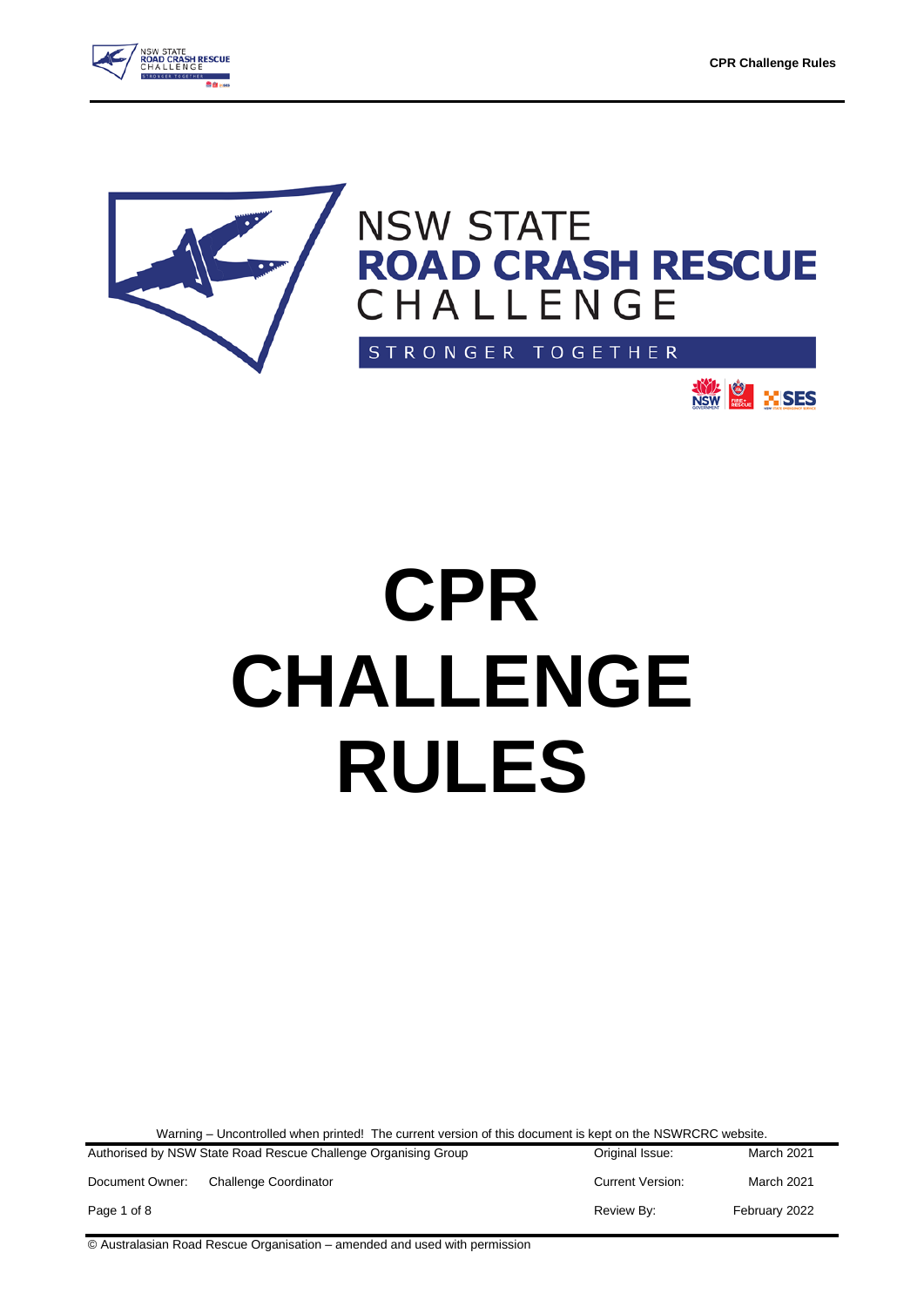

### **Contents**

| 1.             |  |
|----------------|--|
| 2.             |  |
| 3.             |  |
| 4.             |  |
| 5.             |  |
| 6.             |  |
| 7 <sub>1</sub> |  |
| 8.             |  |
| 9.             |  |
| 10.            |  |
| 11.            |  |
| 12.            |  |
| 13.            |  |
| 14.            |  |
| 15.            |  |
| 16.            |  |
| 17.            |  |
| 18.            |  |
| 19.            |  |
| 20.            |  |
| 21.            |  |
| 22.            |  |
| 23.            |  |
| 24.            |  |
| 25.            |  |
| 26.            |  |
| 27.            |  |

|  | Warning – Uncontrolled when printed! The current version of this document is kept on the NSWRCRC website. |
|--|-----------------------------------------------------------------------------------------------------------|
|--|-----------------------------------------------------------------------------------------------------------|

|                 | <b>Trailing – Uncontrolled When printed:</b> The carlotte version of this document is Kept on the NOTTHONO Website.<br>Authorised by NSW State Road Rescue Challenge Organising Group<br>March 2021<br>Original Issue: |                         |               |  |
|-----------------|------------------------------------------------------------------------------------------------------------------------------------------------------------------------------------------------------------------------|-------------------------|---------------|--|
| Document Owner: | <b>Challenge Coordinator</b>                                                                                                                                                                                           | <b>Current Version:</b> | March 2021    |  |
| Page 2 of 8     |                                                                                                                                                                                                                        | Review By:              | February 2022 |  |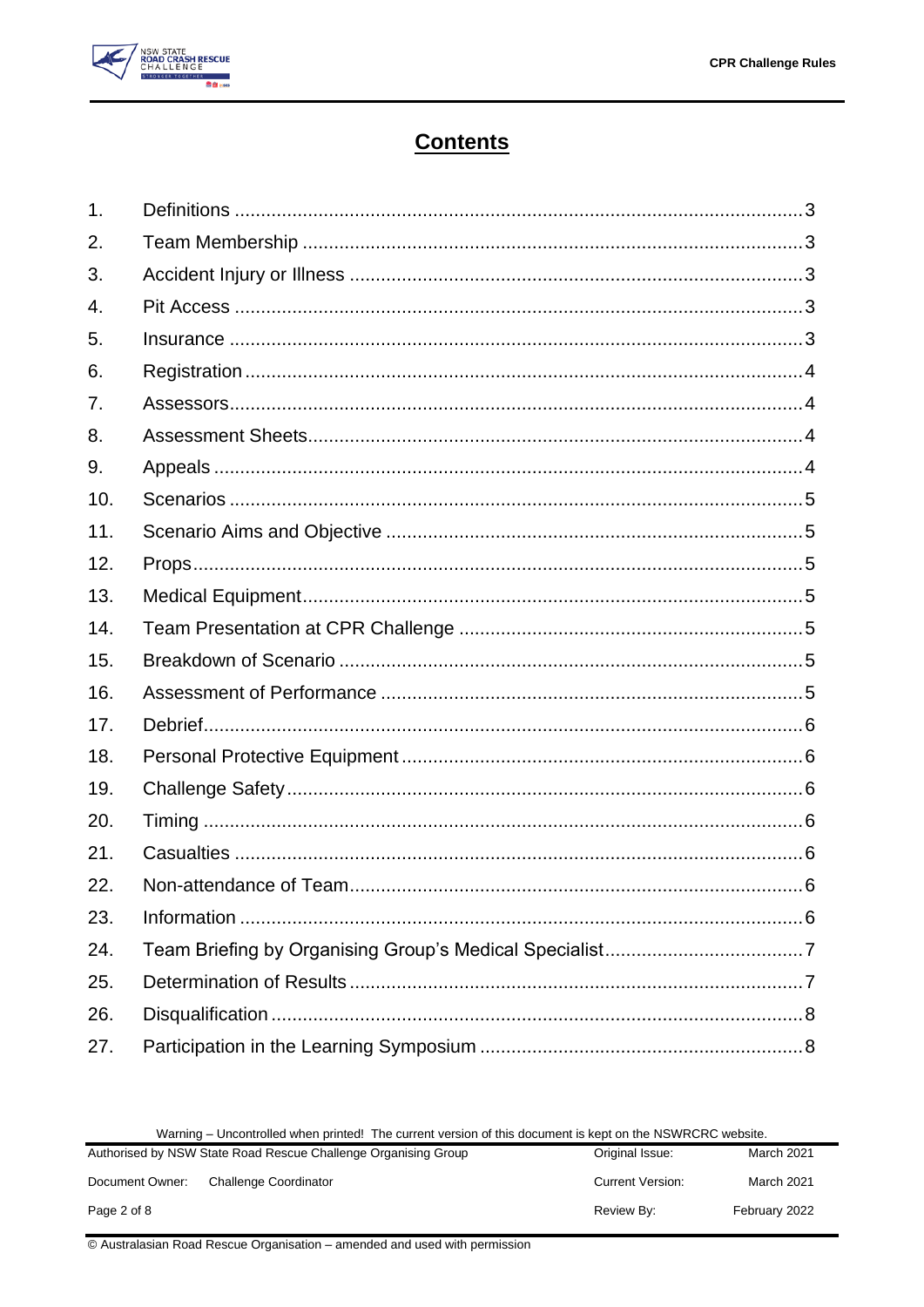

#### <span id="page-2-0"></span>**1. Definitions**

The term "Organisers" hereafter will refer to the NSW Road Crash Rescue Challenge Organising Group as the official organisers of the State Road Crash Rescue Challenge.

The term "Host" hereafter will refer to Fire and Rescue NSW and the NSW State Emergency Service.

#### <span id="page-2-1"></span>**2. Team Membership**

Each team will consist of six (6) members.

At the discretion of the Chief Assessor, a team may substitute a team member in the case of illness or injury, except during a scenario. If, during a scenario, a team member is injured and must withdraw, the team, if able, may continue until they finish, or 'Time' is called.

All members of the team must participate in the CPR challenge and each must perform the role of ventilator and chest compressor.

#### <span id="page-2-2"></span>**3. Accident Injury or Illness**

If, during the CPR challenge, an accident, injury or illness or injury occurs to any person, which affects the running of the scenario, the injury will be advised to the Organisers as an authentic occurrence (i.e. 'No duff'). The Chief Assessor, Assessor or Safety Officer will immediately instigate competent medical attention to the situation via the local provider or crew on standby at the site. The delay or ceasing of that scenario will be at the discretion of the Assessor in that pit. The Challenge Coordinator is to be advised immediately.

#### <span id="page-2-3"></span>**4. Pit Access**

The pit area will be off limits to all persons unless authorised by the Organisers. Authorised persons will be admitted entry only by pass or other approved means.

#### <span id="page-2-4"></span>**5. Insurance**

Adequate Workers Compensation and or Injury Insurance for the participating teams will be the responsibility of that team's Service, Agency or "Employing Organisation".

Warning – Uncontrolled when printed! The current version of this document is kept on the NSWRCRC website.

|                 | Authorised by NSW State Road Rescue Challenge Organising Group | Original Issue:         | March 2021        |
|-----------------|----------------------------------------------------------------|-------------------------|-------------------|
| Document Owner: | <b>Challenge Coordinator</b>                                   | <b>Current Version:</b> | <b>March 2021</b> |
| Page 3 of 8     |                                                                | Review By:              | February 2022     |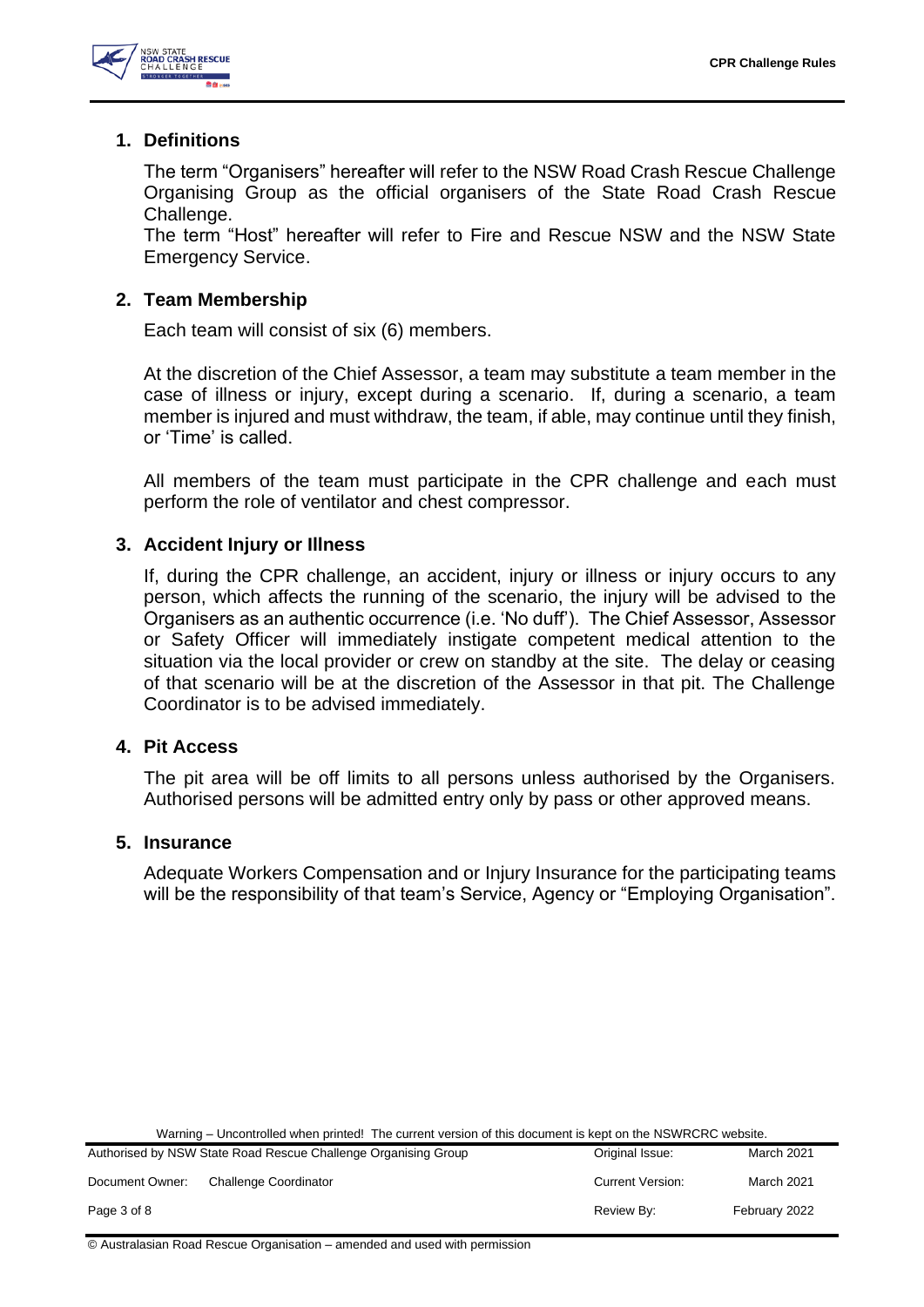

#### <span id="page-3-0"></span>**6. Registration**

Team application and registration for this challenge can only proceed on the official entry form supplied, accompanied by the prescribed fee which will be determined by the Organisers from year to year. As part of the process of registration teams must confirm that all members of the team comply with the requirements of rules 2 and 18 of this Challenge.

Teams that are unable to participate in the challenge must notify the Organisers in writing of their decision to withdraw, or they will be deemed to be a 'No show' and be disqualified.

#### <span id="page-3-1"></span>**7. Assessors**

A Chief Assessor will be appointed to co-ordinate all the Assessor panels for all challenge events and resolve any disputes. One medical assessors will be appointed by the ARRO Technical Committee to oversee the CPR Challenge.

The winner of the CPR challenge will be determined by the score issued by the Laerdal QCPR manikin.

#### <span id="page-3-2"></span>**8. Assessment Sheets**

Teams participating in the CPR Challenge will be assessed using a Laerdal CPR manikin. This manikin will issue scores based on the effectiveness of ventilations and the effectiveness of external chest compressions.

The Medical Assessor will photograph the team score. The team will not be provided with their score. Photographs of the team scores will remain the property of the Organisers and will not be available for viewing or scrutiny by any unauthorised persons. Score sheet summaries for each team will be made available to that team after the conclusion of the challenge.

#### <span id="page-3-3"></span>**9. Appeals**

The team leader of any team that has a grievance or dispute must report it in writing to the Chief Assessor within one hour of completing the scenario concerned on the day. All appeals in respect of a technical performance and associated scoring will be heard by the Chief Assessor who will, where required, investigate or discuss the issue with any involved assessors and whose deliberation is final.

All allegations of unfair assessment will be investigated thoroughly from all perspectives by the Chief Assessor who will present their findings to the Challenge Organising Group for their deliberation.

|  | Warning – Uncontrolled when printed! The current version of this document is kept on the NSWRCRC website. |  |
|--|-----------------------------------------------------------------------------------------------------------|--|
|--|-----------------------------------------------------------------------------------------------------------|--|

|                 | Authorised by NSW State Road Rescue Challenge Organising Group | Original Issue:         | March 2021    |
|-----------------|----------------------------------------------------------------|-------------------------|---------------|
| Document Owner: | Challenge Coordinator                                          | <b>Current Version:</b> | March 2021    |
| Page 4 of 8     |                                                                | Review By:              | February 2022 |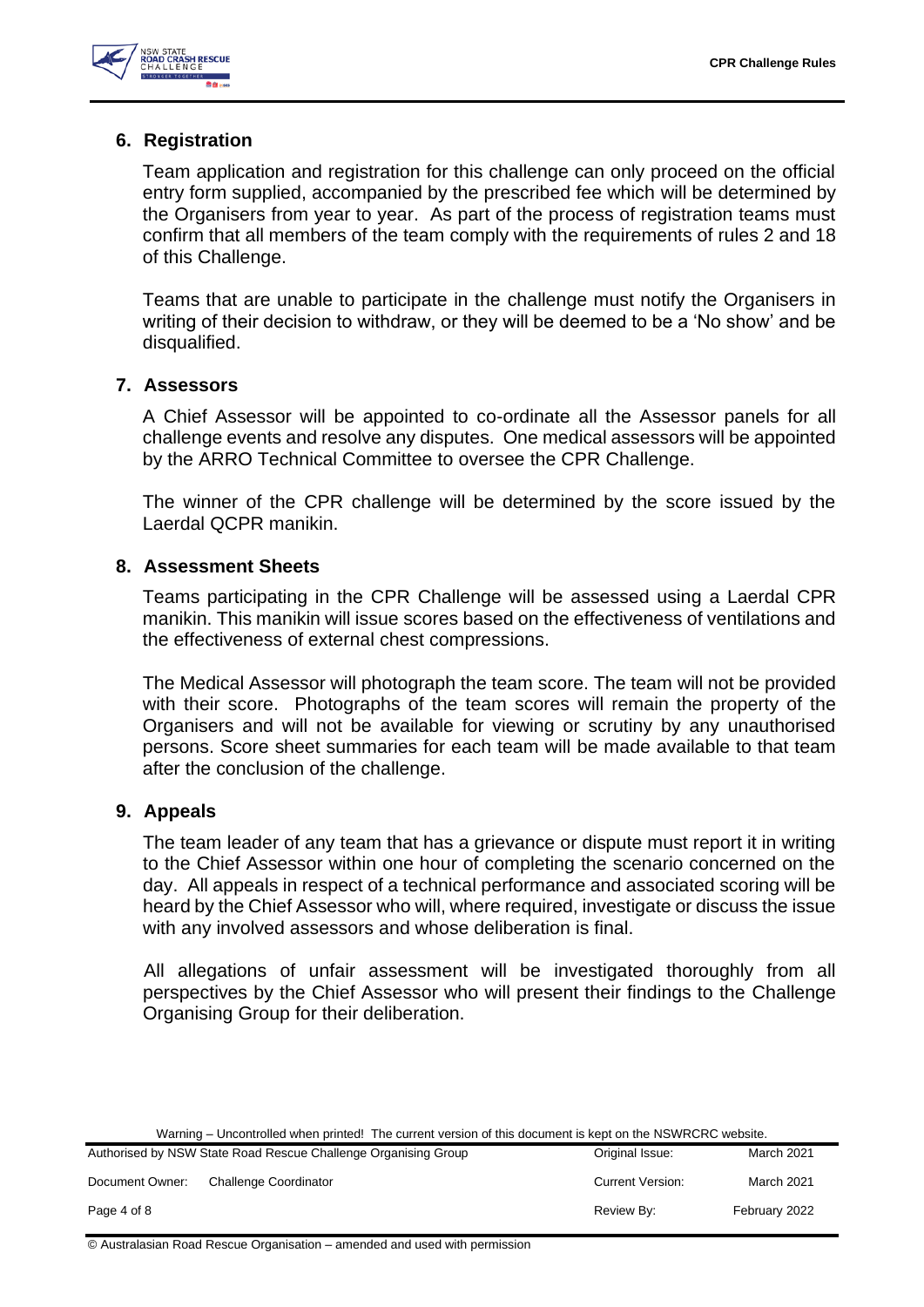

#### <span id="page-4-0"></span>**10.Scenarios**

Scenarios will involve one Laerdal QCPR manikin. The crew will need to ventilate the manikin and conduct CPR for twelve minutes. During this twelve minutes there must be two-minute role changes. At the conclusion of the evolution each team member must have completed two minutes of ventilation and two minutes of CPR.

The team is responsible for ensuring appropriate rotations. The crew will be disqualified if role rotation exceeds 180 seconds.

#### <span id="page-4-1"></span>**11.Scenario Aims and Objective**

Each team will participate in one (1) CPR challenge

The objective is to improve survival from out-of-hospital cardiac arrest, by enhancing the resuscitation skills of rescuers.

#### <span id="page-4-2"></span>**12.Props**

Will include one Laerdal QCPR manikin. A spare manikin must also be available in the pit.

#### <span id="page-4-3"></span>**13.Medical Equipment**

The hosts will provide a complete bag mask. For consistency and fairness, crews will not be permitted to substitute this bag mask. Equivalents will be available for team inspection.

#### <span id="page-4-4"></span>**14.Team Presentation at CPR Challenge**

Teams are to present themselves at the designated reporting location well ahead of the published time they are required.

No isolation is required.

The evolution consists of On-Scene (12 minutes) and some brief feedback from the Assessor (but teams will not be told their score).

#### <span id="page-4-5"></span>**15.Breakdown of Scenario**

The team is not required to assist with pack / make up.

#### <span id="page-4-6"></span>**16.Assessment of Performance**

Assessment will be based on the score issued by the Laerdal Q-CPR manikin.

The Medical Assessor will photograph the team score.

|  | Warning – Uncontrolled when printed! The current version of this document is kept on the NSWRCRC website. |  |
|--|-----------------------------------------------------------------------------------------------------------|--|
|  |                                                                                                           |  |

|                 | Authorised by NSW State Road Rescue Challenge Organising Group | Original Issue:         | March 2021        |
|-----------------|----------------------------------------------------------------|-------------------------|-------------------|
| Document Owner: | Challenge Coordinator                                          | <b>Current Version:</b> | <b>March 2021</b> |
| Page 5 of 8     |                                                                | Review By:              | February 2022     |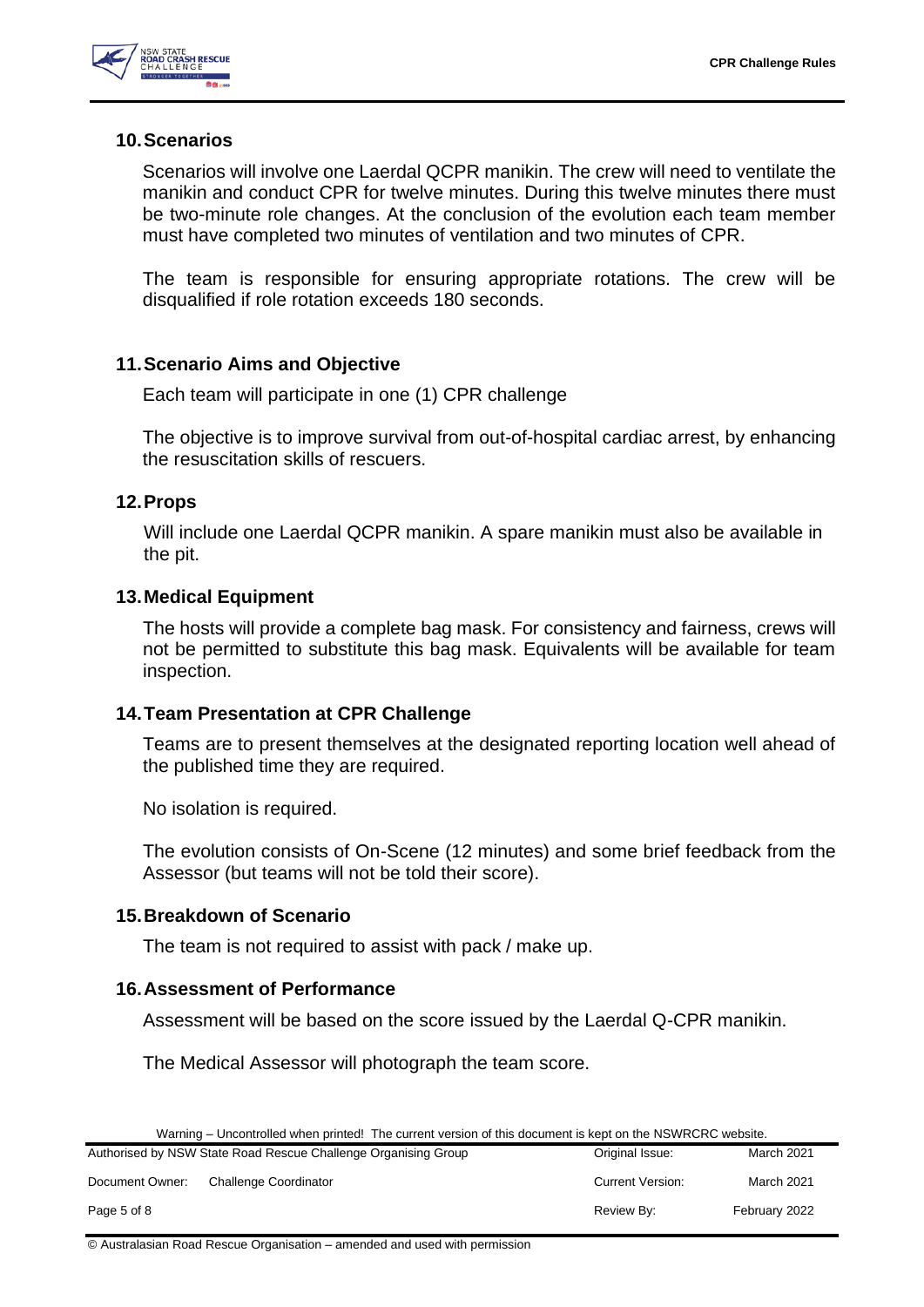

#### <span id="page-5-0"></span>**17.Debrief**

Following each scenario, the Assessor panel will conduct a short debrief with each participating team. The debrief is designed to provide a learning opportunity for all involved.

#### <span id="page-5-1"></span>**18.Personal Protective Equipment**

All competing team members will always during the challenge wear suitable clothing and personal protective equipment as approved by their agency. As a minimum, suitable turn out gear, coveralls, safety boots and medical gloves.

In keeping with occupational health and safety work practices, teams are required to supply and use their own medical gloves and other consumable personal protective equipment supplies.

#### <span id="page-5-2"></span>**19.Challenge Safety**

Where the command "STILL" or "FREEZE" or where a whistle is blown, ALL members of the team will immediately stop their actions. If this occurs the team will be required to restart the evolution.

The above safety calls can be made by any of the Assessors or Safety Officers. If the problem can't be rectified the Chief Assessor may disqualify the team or cancel the evolution.

#### <span id="page-5-3"></span>**20.Timing**

Assessors will be responsible for accurate timing of the scenario. The Medical Assessor will call "time" when time has elapsed.

#### <span id="page-5-4"></span>**21.Casualties**

The casualty will be a Laerdal QCPR manikin.

#### <span id="page-5-5"></span>**22.Non-attendance of Team**

In the event of a 'No Show' by any registered team at their appointed time for equipment inspection, the Organisers may disqualify them from the CPR competition.

#### <span id="page-5-6"></span>**23.Information**

The Organisers reserve the right to use any and all information that may be obtained from the Challenge and its participants for educational purposes.

|  | Warning – Uncontrolled when printed! The current version of this document is kept on the NSWRCRC website. |
|--|-----------------------------------------------------------------------------------------------------------|
|--|-----------------------------------------------------------------------------------------------------------|

|                 | Authorised by NSW State Road Rescue Challenge Organising Group | Original Issue:         | March 2021        |
|-----------------|----------------------------------------------------------------|-------------------------|-------------------|
| Document Owner: | <b>Challenge Coordinator</b>                                   | <b>Current Version:</b> | <b>March 2021</b> |
| Page 6 of 8     |                                                                | Review By:              | February 2022     |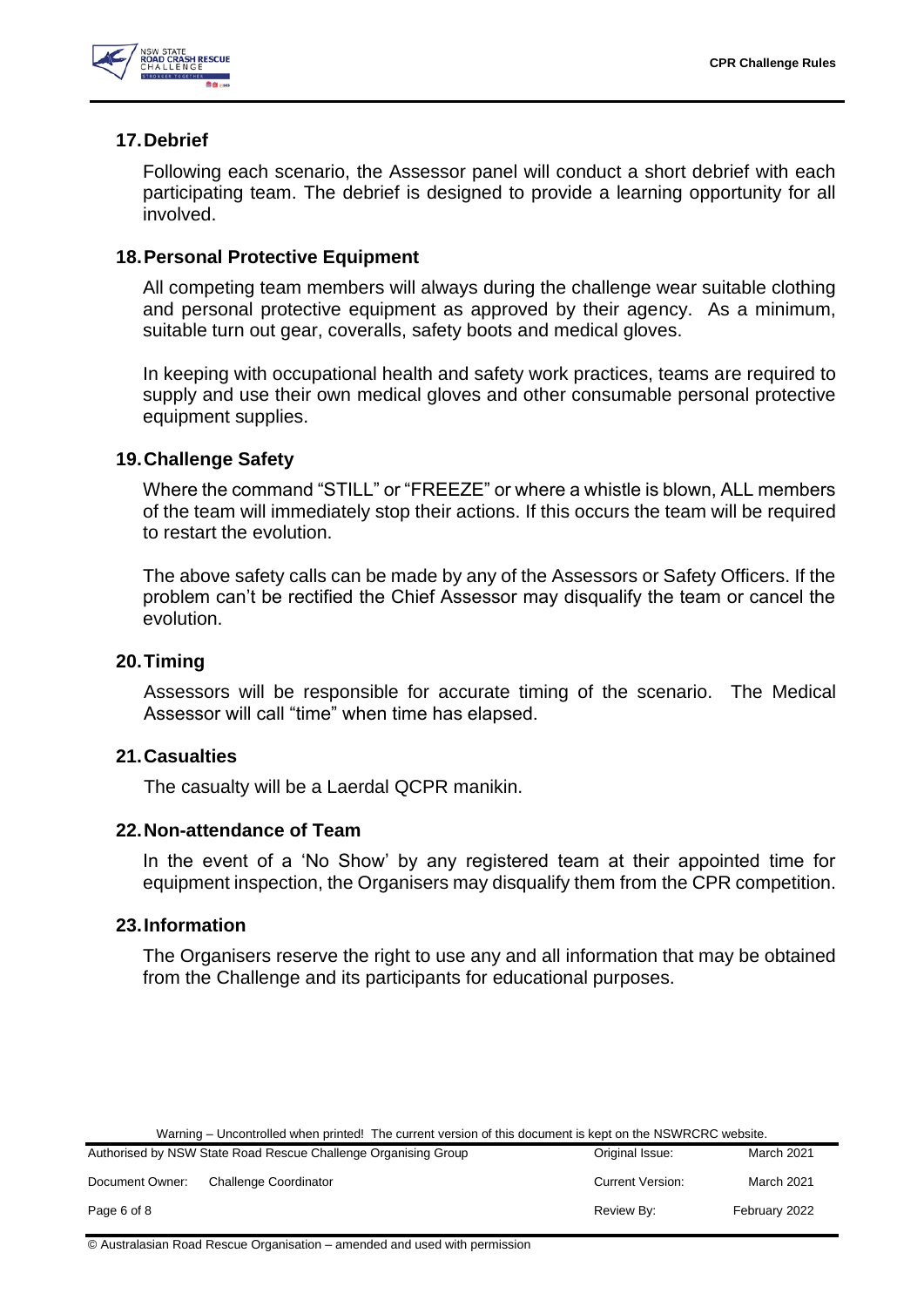

#### <span id="page-6-0"></span>**24.Team Briefing by Organising Group's Medical Specialist**

A briefing will be held at a time to be notified prior to the Challenge. It is mandatory for all teams to attend. Team managers may also attend if a team has someone nominated to this role.

Some or all members of the following groups may also attend the briefing:

- Challenge Organising Group members.
- Representatives of the host agency.
- Special guests, including representatives of the host agency for the following year.
- Others at the discretion of the Event Coordinator.

#### <span id="page-6-1"></span>**25.Determination of Results**

The Organisers will determine the prizes to be awarded from year to year. Determination of results will be based on the following criteria:

- Rankings will be allocated for each assessor in such a manner that the team that scores the highest score from an assessor will be given a 'rank score' equal to the number of teams in the challenge. The team that scores the next highest score from that assessor will be allocated a 'rank score' one less and so on. The team that scores the lowest from that assessor will be allocated a 'rank score' of 1.
- Rank scores for each team from the different assessors will be added together.

#### **Count back procedure:**

In the unlikely event that two or more teams score equally, those teams will be required to provide two rescuers for a 'CPR off' over 2 minutes. This involves one member providing two minutes of continuous chest compressions and one member providing two minutes of continuous ventilation which is scored by the Laerdal QCPR manikin.

If the scores are still tied, another two rescuers for another 'CPR off' over 2 minutes. This process will continue until there is a winner.

Warning – Uncontrolled when printed! The current version of this document is kept on the NSWRCRC website.

|                 | Authorised by NSW State Road Rescue Challenge Organising Group | Original Issue:         | March 2021        |
|-----------------|----------------------------------------------------------------|-------------------------|-------------------|
| Document Owner: | <b>Challenge Coordinator</b>                                   | <b>Current Version:</b> | <b>March 2021</b> |
| Page 7 of 8     |                                                                | Review By:              | February 2022     |